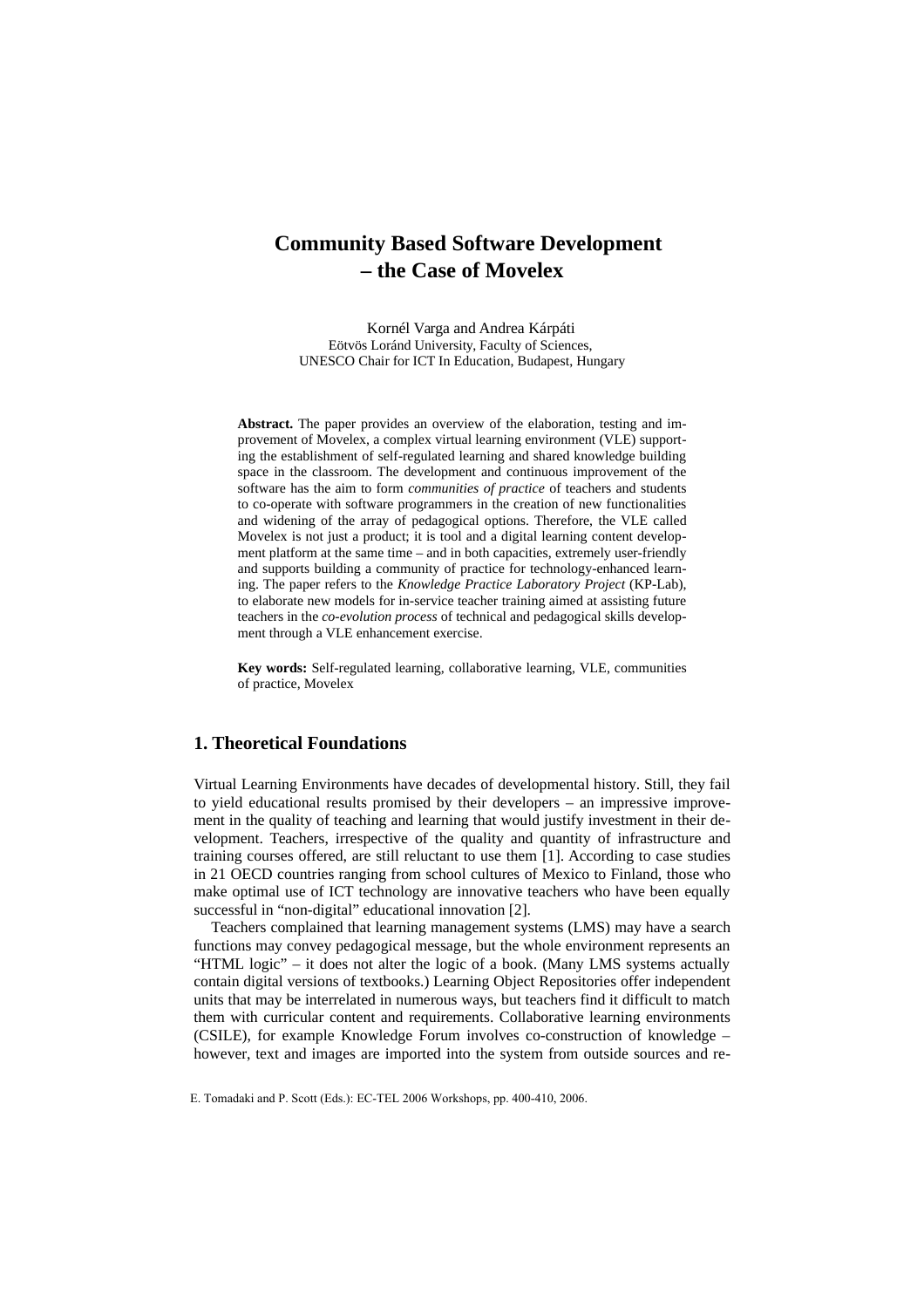quire considerable investment in time and effort. These tools may also be quite difficult to handle for teachers who soon develop anxiety and avoid the whole ICT culture [3].

Movelex was developed to offer a solution for Hungarian teachers trained in basic ICT literacy but reluctant to use pre-packaged digital material. Movelex invites teachers to act as co-developers: customize and expand an easy-to-use, flexible, still wellstructured learning environment. This feature is considered especially beneficial for matching curricula and VLE-s [4].

This VLE focuses on two main pedagogical goals:

- To support *individualised instruction,* self-regulated and cooperative learning;
- To help teacher communities to produce well understandable learning materials supporting the previous goal.

In order to realise these objectives, educational methodology, information technology and the organisation of the use of the system have to be considered in synergy. Movelex differs from most other VLE-s in the following key features:

- Movelex reflects teachers' teaching methods may be used flexibly for various teaching and learning styles;
- It does not require technological skills teachers do not have to deal with technological problems and may learn the usage of the system to its;
- Even basic knowledge about this software results in functional learning solutions that teachers can use at once at school;
- The conceptual framework of the curriculum may be directly translated into a set of Movelex learning objects and their relations.

# **1.1 A Barrier of Self-regulated Learning**

A key problem of self-regulated learning is that students have difficulties in identifying their own learning problems and state that it is the "whole" material that they cannot grasp [5], [6]. Lacking easily applicable diagnostic tools, teachers cannot help localising the knowledge deficit or skill development gap because the ruling paradigm in Hungary, frontal education leaves no room for motivation or detection of individual handicaps. Frontal teaching results in a loss of control over individual learning processes by the teacher while learners also loose motivation.

In order to help students identify problematic parts of a learning material and furnish teachers with identification resources, we built our LE on the mastery learning principle. Bloom's model that was based on principles of Morrison and Carroll aims at a profound acquisition of the learning material. Preliminary knowledge is revealed through a pre-test, the remedial learning process is supported by formative assessment and a post-test proves in-depth acquisition of knowledge [7].

Mastery learning became obsolete as an educational paradigm largely due to the amount of work needed for the elaboration of tasks, exercises and testing tools for each learning unit and skill level. Adaptive teaching and testing was in fact extremely time consuming in the era of hierarchically constructed, paper based learning materials. Before the introduction of ICT solutions in education, it was very difficult to sep-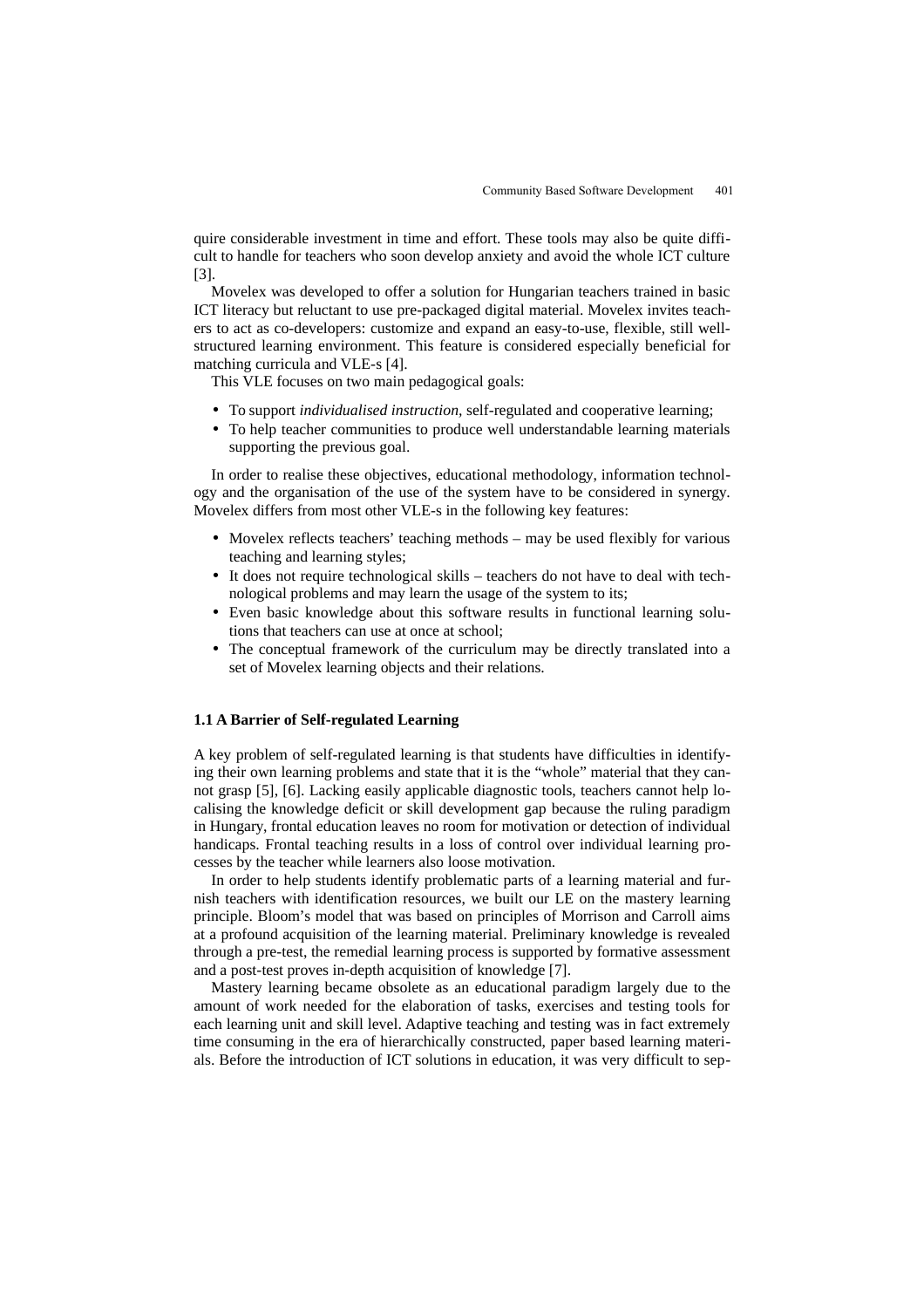arate information from its pedagogical context. When compiling a textbook, the author had to make a final decision about the sequence of the learning units and also the level of difficulty of the material that ultimately pre-selected prospective audiences for the textbook. A printed teaching aid as an object may not be restructured, and additional materials may not be inserted on its pages. Individual differences in interest or learning problems can only be taken into consideration through typography, the separation of core and additional content through colours or printing styles. If another author intends to offer a different methodology, he / she has to write a whole new book, however the information content of this volume will be not much different from the previous one. The two books, however, will be difficult to compare as methodological differences overshadow content similarities.

An example for hidden knowledge: only a few learners will remember what happened in North America in the times of the French Revolution. Both events are there in the history textbook, but on different pages, chapters apart. A history teacher will have learnt so much about different epochs and nations that he / she is likely to be able to forge that link in his / her head. The relations between these two sets of data are hidden knowledge that never becomes apparent for the learner. Teachers, however, find it difficult to understand why these two knowledge elements remain separate in students' minds. Similarly, teachers of physics will be puzzled to find that mathematical knowledge is very hard to activate. Discipline based learning results in compartmentalized knowledge fragments. *The transfer of knowledge* does not occur spontaneously – it has to be constructed through adequate pedagogical means – or a well-designed VLE.

### **1.2 Learning Objects versus Structured Materials**

*Learning objects (LO-s),* core elements of e-learning material design aim to solve reusability and variability by not containing references to other LO-s. Even these basic units, however, contain a set of concepts that are not explained but may need further clarification. Even if we omit any hints on previous knowledge, it is still there, inherent in the text and / or image of the LO. Therefore, teachers will always have a decisive role in the design of the learning process – even through the selection of the LO-s to be used in the VLE. Both teachers and learners will be in need of help while constructing their individualised knowledge content from what is seemingly a set of reusable learning objects.

Research on *conceptual maps* or Bruner's theory on the importance of "*structure*" both emphasize "interrelationships" as a key design aspect that provides usable knowledge [8]. Even knowledge transfer depends on the ability of the learner to acquire structures and identify special occurrences of a general phenomenon [9]. Our conclusion is therefore that a real educational software solution cannot neglect handling references and structures. Thus, the challenge for educational software specialists is to provide a *dynamic learning platform* with a wide range of learning paths and content options that, at the same time, provides well-designed learning steps and adequate scaffolding for the learner and constant supervision for the teacher.

It is generally accepted that ICT may play a beneficial role in the realisation of contemporary educational paradigms. However, computer technology can do more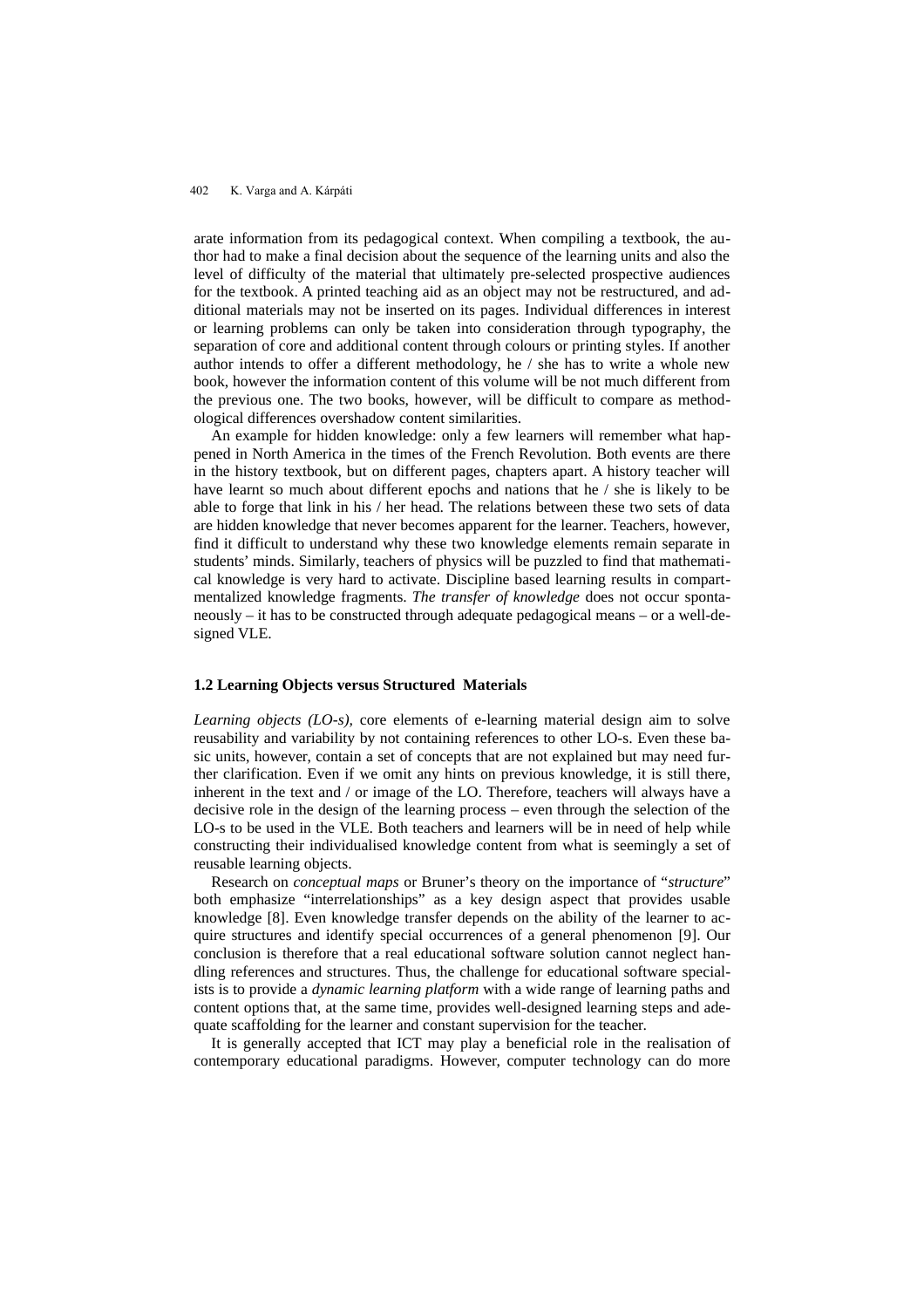than that. It can offer a *model for learning as intelligent information processing* that is not attached exclusively to the computer-supported environment. The traditional role of the textbook developer – gathering, structuring and interpreting information – and the major task of the teacher – facilitation of information retrieval, processing and utilisation for learners are concepts well-known in the world of information technology. All these activities centre around the *arrangement* of information – with emphasis on selection, organisation and structuring. E-learning materials, however, often fail to perform this important task. They provide no more than e-books, digitized versions of traditional, linear, paper based textbooks. Even though these transformed texts contain links and images, they have little to do with conscientious arrangement of information and often result in information overload.

The real solution should integrate texts and visualization with database-like internal structures and thus reduce cognitive load [10]. This is the major technological novelty of Movelex, detailed description of this however doesn't fit into this paper.

# **2. A Trialogical Model for the Development of Learning Materials**

Traditionally, teachers "commission" (express a need for) a digital tool or teaching aid and at best, adapt the finished product  $-$  if it is customisable at all [4]. Software developers receive a – transcribed by educational policy makers of marketing specialists – description of the functionalities the product is required to have. Learners are also not entitled to take part in the developmental process – all they can do is to select features and content that seems to suit their learning styles, previous knowledge and interest best. The problem is lack of a common frame of reference. Teachers and learners cannot reflect on a VLE in a meaningful way if they have not seen such before. However, if a prototype is prepared for piloting, a large amount of work has to be invested before the product is testable – and understandable – for future users. Making changes is slow and requires vast financial and human investment [11].

The traditional method of educational software development is based on *parallel monologues* – those of the teacher and learner, expressing their need for a digital learning tool, and those of the software developer and producer, expressing their special viewpoints and interests. Learning materials developed as a result can only be used for traditional, authoritative "*learning dialogues*" [12].

The EU-funded Knowledge Practice Laboratory defines an innovative model for the co-construction of knowledge that educational software development also has to consider: *trialogical learning.* "Those forms of learning where learners are collaboratively developing, transforming, or creating shared objects of activity (such as conceptual artefacts, practices, products) in a systematic fashion. Trialogical learning concentrates on the interaction through these common objects (or artefacts) of activity, not just between people ("dialogical approach"), or within one's mind ("monological" approach)." (from [www.kp-lab.org](http://www.kp-lab.org/), the official Website of KP-Lab: KP-Lab Wiki / Trialogical Glossary) Consequently, the realisation of this learning model needs *communities of practice*. On the one hand, it involves learning in self-regulated student groups ("knowledge building communities"), on the other hand, teachers' communi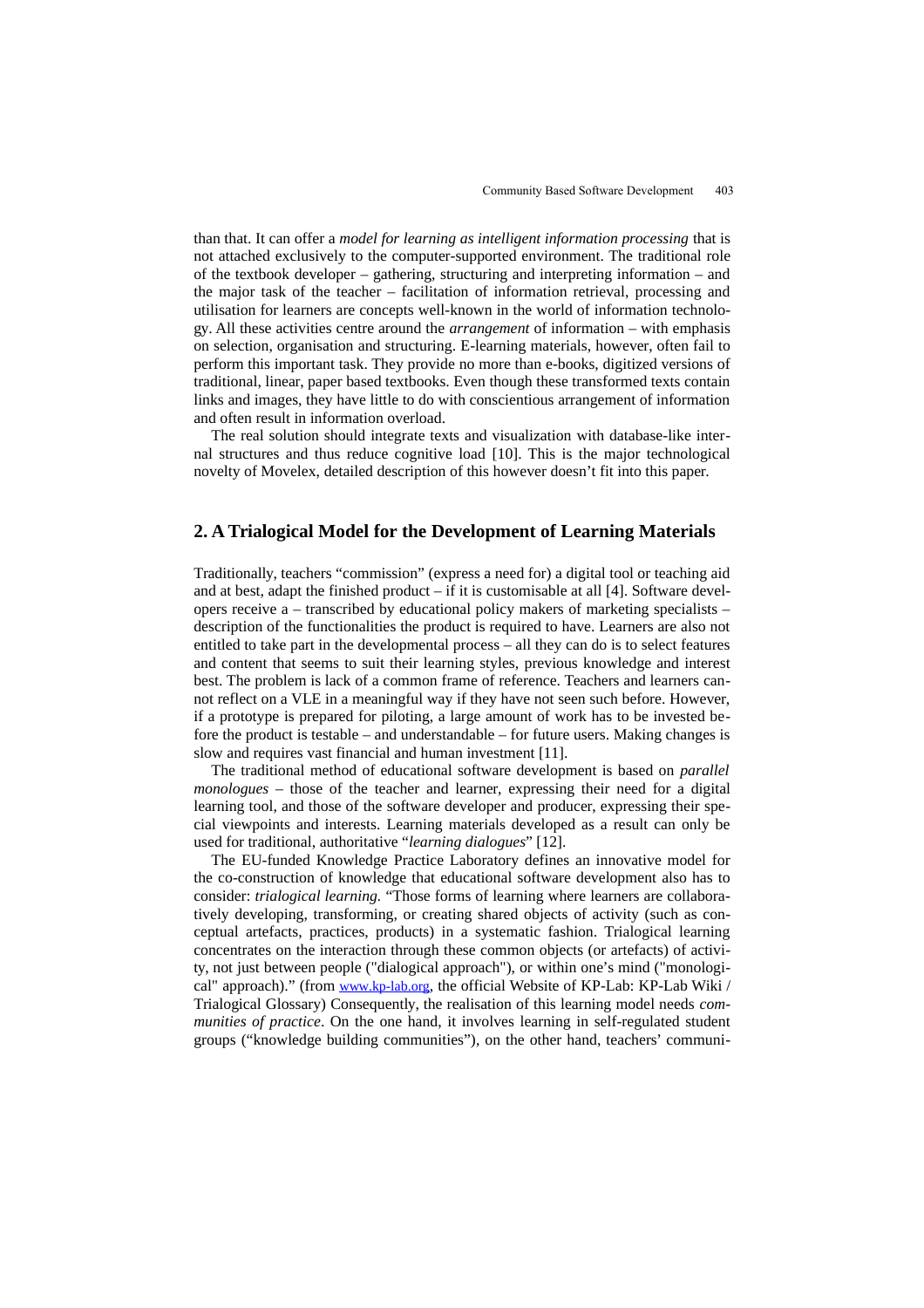ties that co-develop learning content to support and guide self-regulated student learning also have to be formed [13].

### **2.1 Movelex: a New Type of VLE**

In order to realise the trialogical learning model, a new type of VLE is needed that enables teachers and learners to interact with learning content directly, through an easyto-use and flexible environment and thus act as developers themselves. In an ongoing effort, the teacher and learner community develops *both a VLE and new content to be used within this VLE*. Movelex is more than handy software – it is the catalyst of a new teaching methodology thanks to its structure to be explained below. It is based on the active partnership of the teacher (and, at times, the learner) as a provider of content, and the developer as a provider of technical framework for the formulation of content types (texts, images, assessments, animations, sound bites etc.)

This co-evolutionary process has involved hundreds of teachers who take part in the testing educational functionalities of the software environment and learning materials produced within this environment as well. Trialogical development means here to harmonise the didactic needs, background knowledge and school culture of *educators* (teaching professionals), *software engineers* (ICT development professionals) and *learners* with a deep understanding of their own motivation and interest. These groups do not normally work together on a learning material design task as their roles never overlap.

The Movelex Virtual Learning Environment was constructed on the principles described in this paper and have already six years of practical experience. (Its name generates from the English words "moving" and "lexicon".) Below we will describe the basic components of the system:

- *Digital lexicon:* a knowledge repository that makes the implicit structure of the learning content, in the mind of the teacher, explicit. Several innovative features enrich this digital lexicon:
	- − Items are not represented as text, but are marked as definitions, remarks, examples and symbols. Teachers may attach categories like age group, school type, target population etc. and the system will filter the items according to the preferences of the teacher.
	- − It is also possible to write different interpretations representing levels of difficulty or professional viewpoints for the same concept.
	- − *We can differentiate between new and* (supposedly) *known concepts*. This way we can construct a network of concepts that mutually rely on each other. Thus, necessary preliminary knowledge for a certain unit may be defined and the logical hierarchy of learning items may be clearly identified. Therefore, we can avoid the inclusion of non-defined, new concepts on the network.
	- − In the lexicon, links not only denote one lexical item, but always refer to the meaning of a word that is needed for the given learning unit. In the lexicon, *every meaning is listed –* with the respective illustration.
	- − Among the concepts in the lexicon, *several types of relationships* may be indicated. Apart from subordination (like furniture – table) you can specify syn-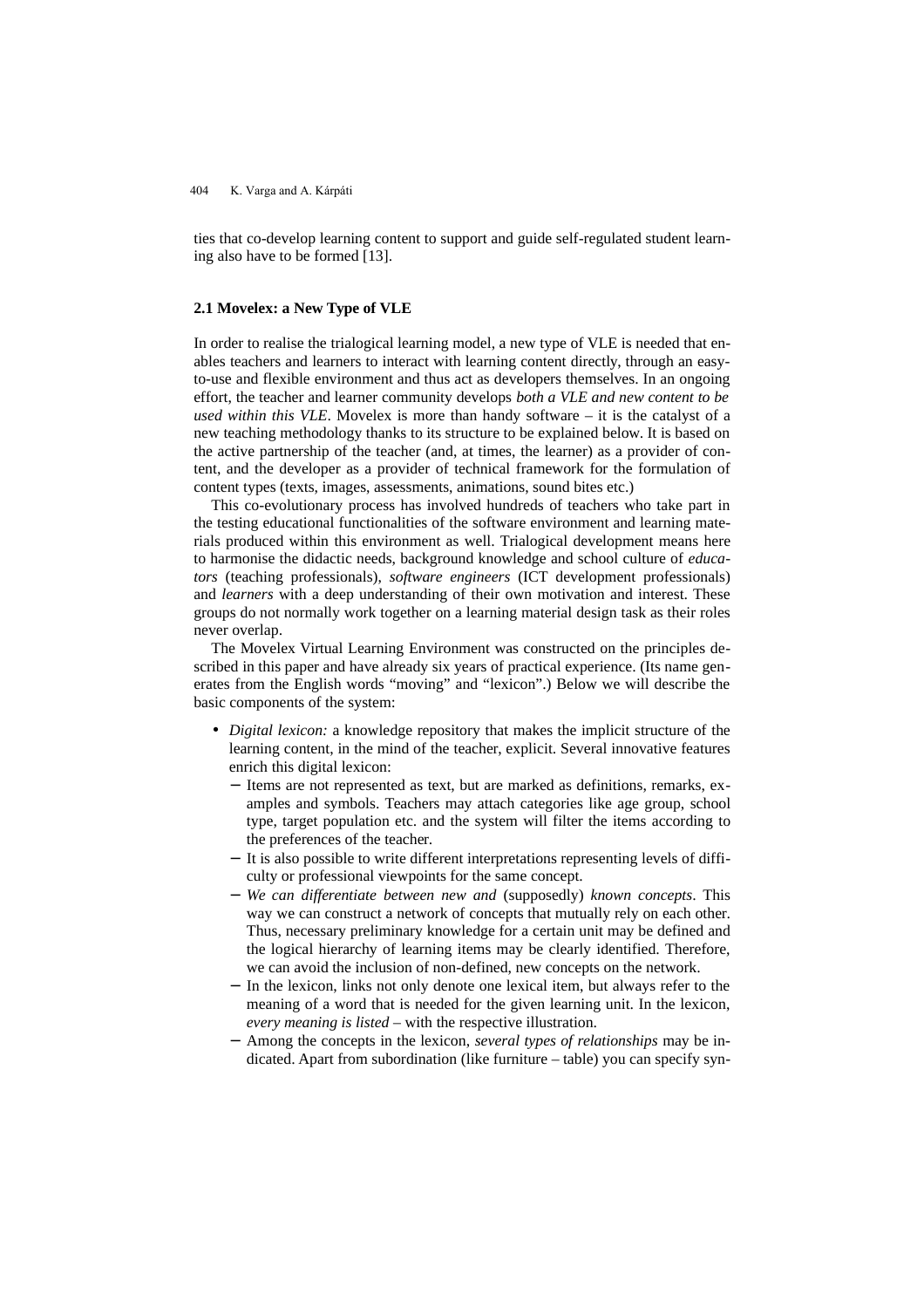onyms, antonyms, or such intricate sets of relationships like the table of Chemical Elements, a chain of historic events or the origin of species. The material can be arranged according to different structures, for example, make a list of historic events happening in the same period in different parts of the world. (In a printed book, these would be found in different chapters.)

- − The links themselves may also wear tags that associate them with different relationships, therefore even plain text may reflect different relationships. Links are symmetric, which means that their source may also be searched for.
- *Test bank:* several item types make practising and testing more enjoyable (e.g. matching tasks, selection of the right answer, special linguistic and mathematical tasks, inserted images and other multimedia elements). Tasks and tests may contain references to the lexicon, thus facilitating the learner's work with items to be practiced.
- *Image and graph bank:* there is an inbuilt animation software available to produce animated images that may be used both in the lexicon and the test bank.
- *Virtual Communication Environment:* provides a platform for learners' and teachers' dialogues and for the integration of materials developed by users (teachers and learners alike).

# **2.2 Using Movelex in the Learning Process**

In the Movelex VLE exercises (test or practice items) are produced in a word processor, may be corrected at any time, and will be formatted automatically by the VLE. All the user has to do is to save his / her product as a web page and open it with the Movelex Presenter program which can be downloaded from this web-page: www.perfectstudy.org.

The *basic learning unit* may comprise the elements listed below. (These are options provided by the VLE and do not necessarily have to be used in all by the teacher.)

- *Test of necessary preliminary knowledge:* in case of insufficient solution of these items, it is not advisable to start with the new learning material.
- *The learning material.* It consists of three types of units. The definition of their sequence and elaboration is the task of the author:
	- − *Background material*: description of the material to be taught in the form of a *lexicon*. Concepts and facts may be illustrated by images and animations.
	- − Pages containing *new content* (series of frames that can be viewed in a definite, didactically designed order).
	- − *Tasks and exercises*: explanatory and practice items and illustrations (images, animations) attached to them.
- The unit is concluded by a final test. The results of this test help both the teacher and the learner decide if the learning process was successful or more exercises and / or explanations are needed.

A typical Movelex unit consists of the new content as front page material and the lexicon as well as the tasks and exercises are "linked" to its parts. The lexicon helps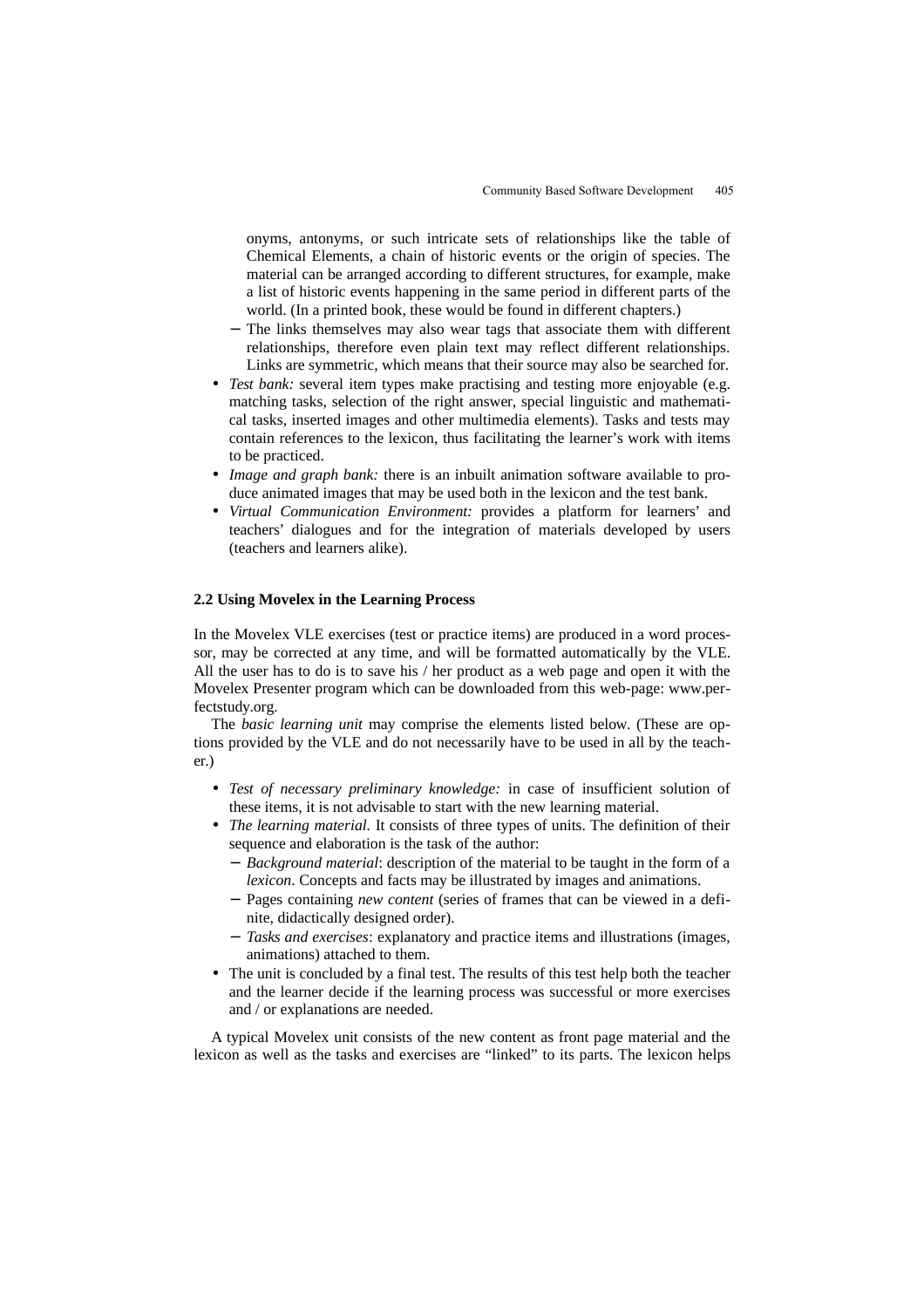interpret the concepts of the new learning content, while the tasks and exercises facilitate its elaboration. Practice items offer immediate feedback. Thus, they may be used as formative tests and facilitate knowledge acquisition through repeated testing opportunities with items provided in a random order.

The above elements may be combined in a different fashion: a new knowledge area or theme might be introduced by simulations and problem solving tasks (to be solved in small groups). After these, the learner may go to the new content pages to overview and structure his / her newly gained knowledge [14].

### **2.3 Integrating Text and Visualization**

The central idea of the VLE is, that *visualisation* leads to easier and more profound understanding. If the teacher intends to use a simple illustration, it is enough to mention the file name of the image in the text description of the learning material. However, if we want to connect the text with the images (for example, we intend to insert an inscription on the picture or caption it), then we have to use the Movelex *animator (drawing)* component. This functionality is also suited to the level of the user.

Captioning an image can be learnt in minutes. The simplest form is to insert words on an image, sometimes through arrows pointing at different parts of the image. An image thus captioned, may also be used as a test item with students having to connect concepts and pictures through arrows. More sophisticated drawings can also be applied on images: for example, the borders of a country may be paired with its name. This requires a little more practice. To create an animation needs more advanced skills, but even this function can be mastered within a few hours. The animation technique is very simple but amazingly effective at the same time. A photograph may be animated as easily as you move a Barbie doll. Children may use their favourite images to make an animation based on a thematic unit, and thus approach a set of scientific problems with more motivation (the downloadable sample task sequence also contains such animations).

Even the advanced level of the animator function may be used by a 12-year-old computer fan, and enables young users to realise a set of interesting visual tricks. The optimal use of this function is through pair or group work, where different skills and knowledge backgrounds may create a synergy.

The aim of the advanced-level *editing programme* is to integrate LO-s and images, animations etc. in a unified learning system. The content integrated in the Movelex VLE is a specially structured knowledge repository that has substantial additional functions. To produce such a repository file you generally need a special editing solution the educational relevance and organisational requirements of which we briefly describe here.

Learning content may be structured in a List of Contents page, similar to the File Manager of Windows. This list may be organised into different rank orders and subgroups (and thus be used differently in different classes.) The program is able to list, based on links in the tasks and among the items of the lexicon, those concepts that are misinterpreted or not known by learners. At the end of the test, the software gives an advice to the learner on previous knowledge he / she has to repeat. Thus, Movelex performs a *developmental evaluation* function and can be used as a formative test. Im-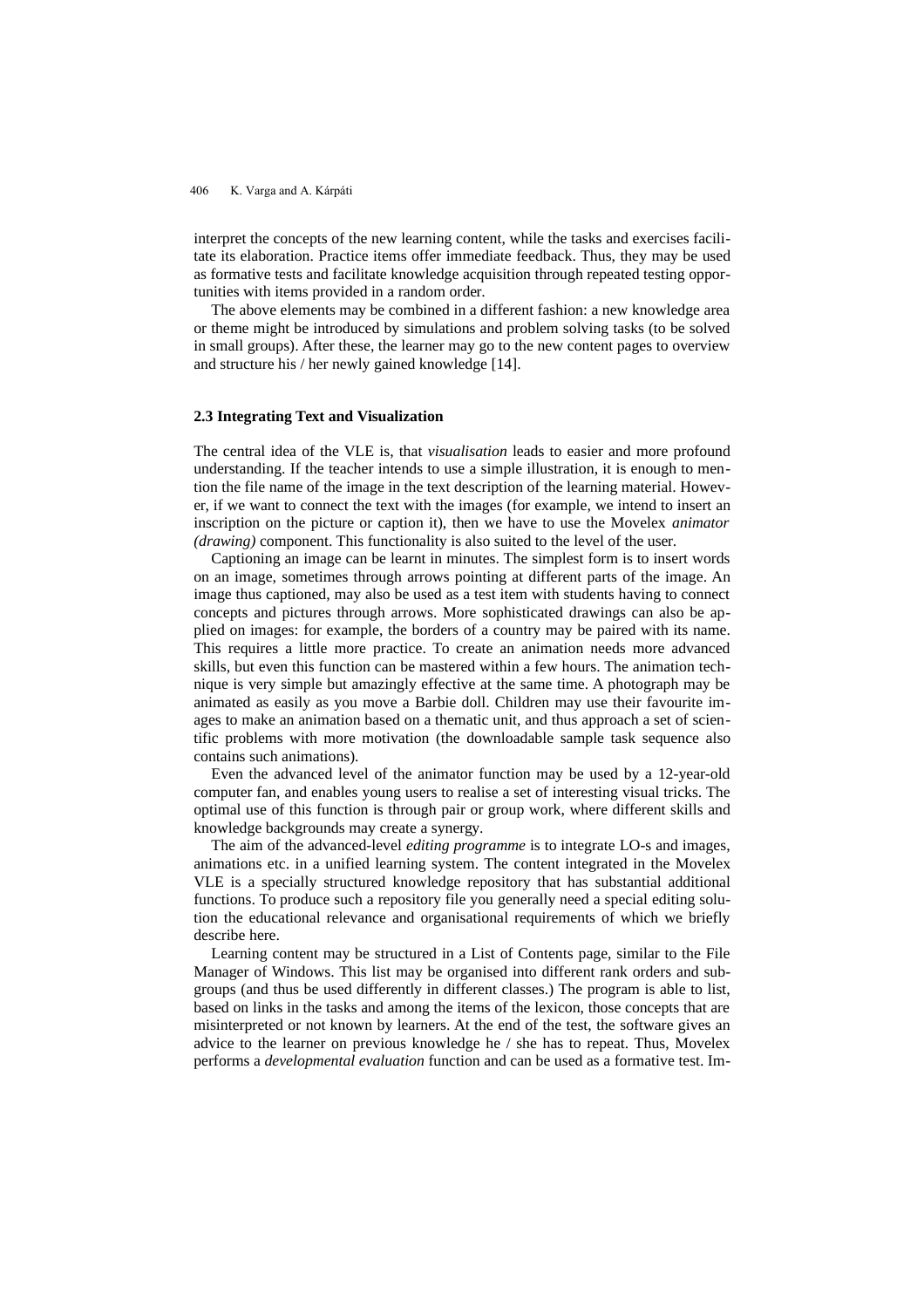ages may easily be turned into test items, because illustrations are linked to concepts of the lexicon.

# **2.4 Simplicity as a Key Factor of Feasibility**

On the basic level of the Movelex VLE adding new tests or practice items does not require more than word processing skills, only discipline based educational knowledge is necessary. On the advanced level, if a teacher intends to integrate his new test with other learning materials he / she developed or identified in the Movelex learning content repository, more advanced user skills are needed, but even this can be acquired in the course of a two-day training sessions. This training, however, includes more professional (educational) activities than software skills development. Members of a new learning material development group have to analyze the teaching content they intend to transform into digital content in order to create a coherent semantic web of concepts and facts that cover the whole area to be taught and / or tested in the VLE. Software developers are offered the role of technical advisors and invited sometimes to solve special technical problems. Besides they refine the framework according to the needs of pedagogical experts.

# **3. Results**

The first development of learning material (databanks for seven disciplines) for Movelex VLE was launched in 1991. By now, its digital content repository contains about 8000 tasks, based in a lexicon of 7000 items. About 300 teachers have been trained, and 100 of them take an active part in the development of the Movelex repository and tools. *One third of those teachers trained became developers and have been involved in this community of practice ever since.* This community building capacity is considered especially important for improving teachers' educational strategies [15]. As a result of assessment of teachers' ICT skills, two levels of Movelex facilities are offered: Beginner and Advanced, as described before.

In-service teacher training courses organised in small village schools with modest infrastructure and unskilled in computer use teaching staff proved that Movelex is user friendly enough to be employed by students and teachers alike [16].

The *inclusion of learners* in the process of digital content development in this project also served the purposes of talent development. Student skills were put to use in the production of visualisations: the production of graphs, charts, still images and animations and their harmonisation with the accompanying explanatory text. This process involves the processing of verbal information and its transformation into visual signs, symbols and text and image combinations. Talented students will arrive at a deeper understanding of the learning material through this complex process.

Working with Movelex means the harmonisation of interests, experiences and skills of different stakeholders of the learning process. The system of digital content production consists of a set of activities that need to be co-ordinated and monitored. Teachers, university staff members or educational researchers may act as moderators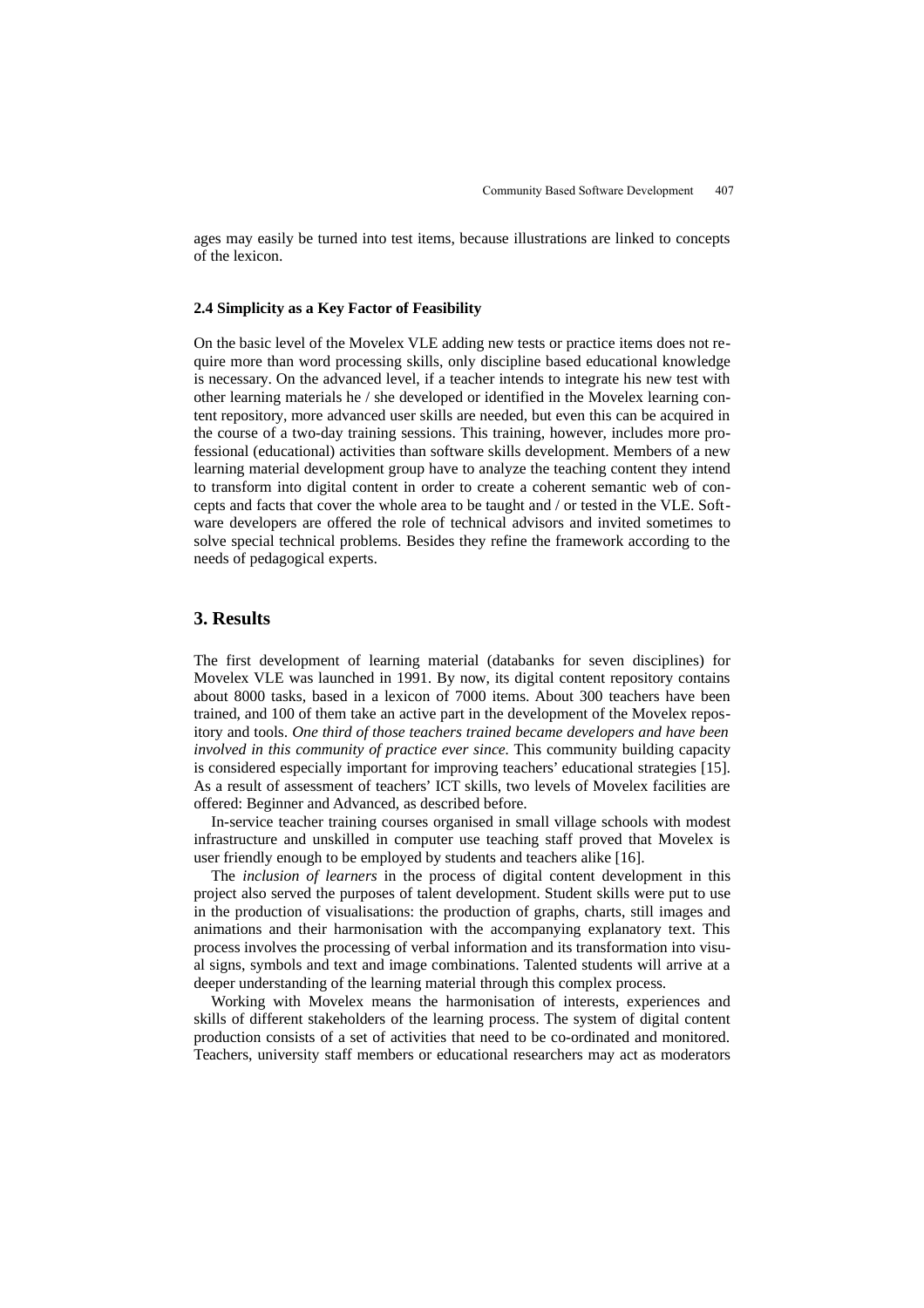of Internet based developer communities. This process is also included in the co-operative educational project of ELTE MULTIPED and Viola Software Ltd. as a pre- and in-service teacher training experiment and is described in some detail below. In order to provide a *learner centred arrangement of the learning material*, we realise the following objectives:

- Separation of the learning content, learning paths and evaluation.
- Collection and grouping of concepts according to higher order categories and thematic units.
- Based on the *concept repository*, creation of concept maps that facilitate the identification of learning gaps and misunderstandings. The role of the concept map is to make sure the learner does not omit important parts and does not ignore the learning sequence designed by the author of the material.
- To facilitate flexible use besides ensuring the *coherence of the concept map* alternative explanations are needed that represent different levels of sophistication and may serve the needs of experts and novices. While accessing explanations and tasks at their own level, they will still experience the concept map as a unified whole.
- Organisation of information in a *database* that enables different ways of connecting, arranging and filtering facts, data and concepts.
- *Integration of visual elements* (images, graphs, charts and animations) with textual descriptions and concept maps.
- *Provision of different learning paths* enable the learner to go through them till the end or choose a new path during learning. The concept map ensures logical sequence and prevents the omission of important parts, as described above. Still, the learner is able to spend more time at any given thematic focal point to ensure deeper understanding.
- *Support for cooperative learning* through the coordination of simultaneous access to information.
- Ensure an easy *follow-up of the learning trajectory* by teacher and learner.

# **4. Conclusion: VLE as Organiser of Communities of Practice**

Self-regulated learning involves the active participation of students, therefore, the environment should also enable learners to generate new content and adapt existing one for individual needs. *Community based content development and assessment* is inevitable to realise the aim of this VLE: to provide a comprehensive and constantly expanding digital learning content repository [17].

Members of this community are not only educationalists, but also civic associations and companies. The technological framework for the functioning of this community of practice (CoP) is a VLE that offers tools for content development and a sophisticated platform for teaching, learning and assessment. The relatively simple content development component assures that Movelex is used by expert and novice ICT using teachers and students alike. This feature is especially important in Hungary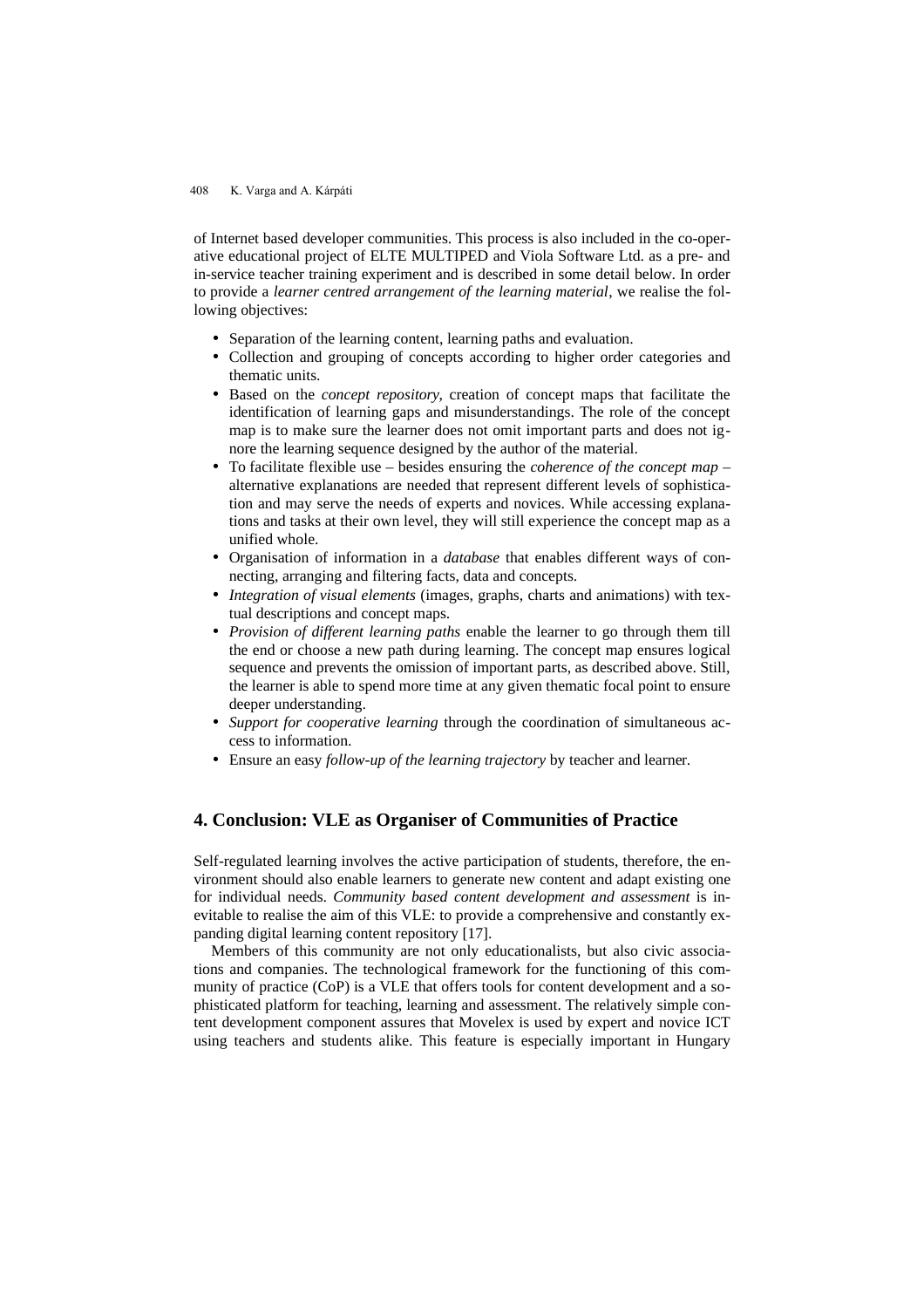where the level of ICT knowledge and skills of educational stakeholders is extremely diversified.

According to the diversity of ICT skill and interest of stakeholders communities have to be organized as Communities of Practice on multiple levels [6]:

- Basic level development is done in small local groups as described above using a word processor. The simplest way – suitable even for novices in  $ICT - is$ sending the document to each other by e-mail and writing corrections directly into the text.
- Group work for designers on advanced level may be facilitated by a special *networked mode:* here, the software and database is running on the PC of every group member and all of them are linked through the internet. Modifications done by any of them are synchronised and seen by his / her peers.
- The integrated database of LO-s is offered for testing to the final users (teachers and students) who still have a special technique to give feedback to the designers. They can make remarks on any point of a screen layout as if sticking a ticket on it. Designers get back all these remarks integrated, make necessary corrections and issue a new release of the material.
- At advanced level, this response system works as an integrated shared space, as group members can reflect even on each-other's remarks. These are logged by the system in a searchable database documenting this way the evolution of the trialogical developing process.

The next phase of the project is the testing this trialogical software development model in teacher education. As members of the Knowledge Practice Laboratory (KP-Lab) team, ELTE and Viola Software Ltd. will explore the potentials of this software development model both in in-service and in pre-service teacher education. The course incorporates a combination of knowledge practice models:

- Knowledge creation in small and large peer groups;
- Knowledge creation in an online, "ask the expert" context;
- Micro-teaching:
- Synchronous / asynchronous online forums complete with whiteboard functionality for real time co-operation through drawing.

These features represent collaborative knowledge creation [18] and serve as an example of trialogical learning. Elaborating existing knowledge practices will be an important feature of the course. Design expertise of art education students will be used to form a generally shared knowledge base for learning about the role of visualisation in teaching and learning processes. Missing animation options of Movelex will be highlighted by students and their tutors. Staff of the software development firm invited to discuss online, how these, necessary for teaching features could be included in later versions of the software. Thus, a trialogical approach to software development is realised.

The pre-service group will comprise of art education students in Budapest who will focus on the visualisation potentials of Movelex, while in-service teachers cooperating in Hungary and Romania (Cluj) will represent a wide range of school disciplines and professional interests and will experiment with all features of Movelex.